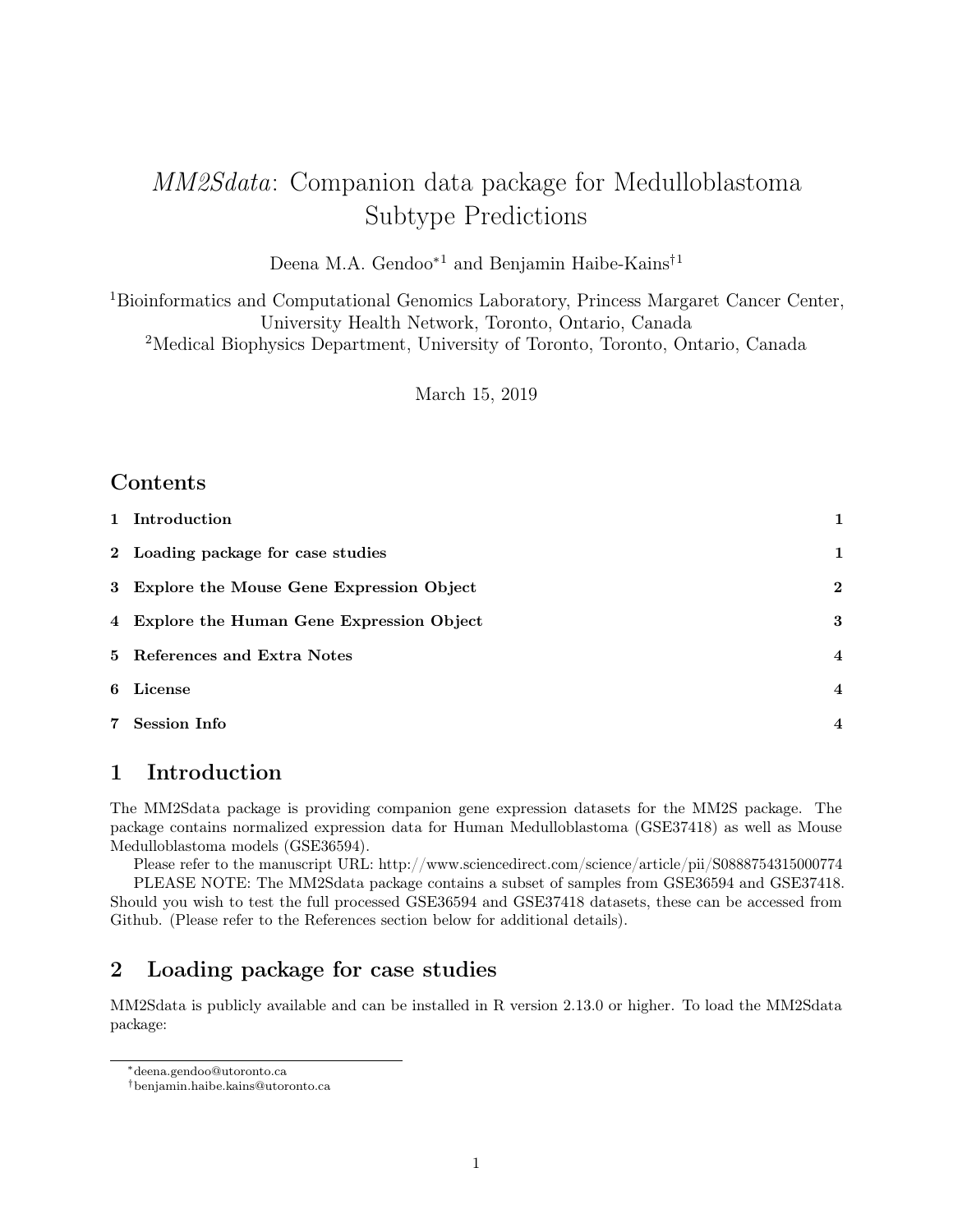install.packages("MM2Sdata")

The MM2Sdata package under CRAN contains the following ExpressionSets:

GSE36594expr: Gene expression for 20 Medulloblastoma mouse samples that are sample replicates for the GTML mouse model.

GSE37418Expr: Gene expression for 10 primary Medulloblastoma human samples

```
library(MM2Sdata)
```

```
## Loading required package: Biobase
## Loading required package: BiocGenerics
## Loading required package: parallel
##
## Attaching package: 'BiocGenerics'
## The following objects are masked from 'package:parallel':
##
## clusterApply, clusterApplyLB, clusterCall, clusterEvalQ,
## clusterExport, clusterMap, parApply, parCapply, parLapply,
## parLapplyLB, parRapply, parSapply, parSapplyLB
## The following objects are masked from 'package:stats':
##
## IQR, mad, sd, var, xtabs
## The following objects are masked from 'package:base':
##
## Filter, Find, Map, Position, Reduce, anyDuplicated, append,
## as.data.frame, basename, cbind, colMeans, colSums, colnames,
## dirname, do.call, duplicated, eval, evalq, get, grep, grepl,
## intersect, is.unsorted, lapply, lengths, mapply, match, mget,
## order, paste, pmax, pmax.int, pmin, pmin.int, rank, rbind,
## rowMeans, rowSums, rownames, sapply, setdiff, sort, table,
## tapply, union, unique, unsplit, which, which.max, which.min
## Welcome to Bioconductor
##
## Vignettes contain introductory material; view with
## 'browseVignettes()'. To cite Bioconductor, see
## 'citation("Biobase")', and for packages 'citation("pkgname")'.
```
#### 3 Explore the Mouse Gene Expression Object

We first load GSE36594expr, which contains mouse Medulloblastoma gene expression data. We can then search for a specific mouse genotype (GTML) for future analyses.

```
data(GSE36594Expr)
ExprMat<-exprs(GSE36594Expr)
GTML<-ExprMat[,grep("GTML_MB",(colnames(exprs(GSE36594Expr))))]
#Change mouse sample names for clarity
for(sample in 1:ncol(GTML))
{
 newnames<-strsplit(x=(colnames(GTML)[sample]),split="_")[[1]][1]
```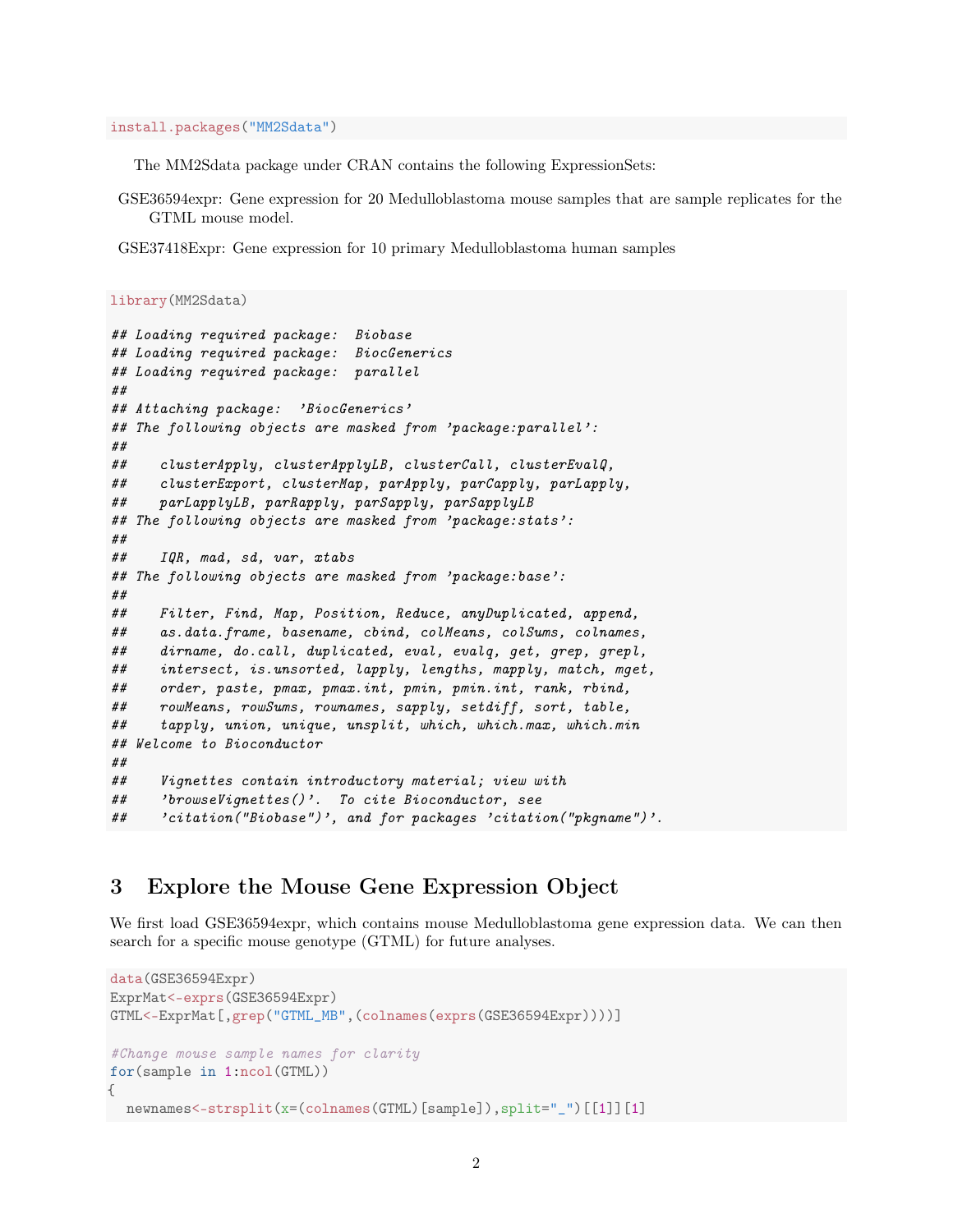```
colnames(GTML)[sample]<-newnames
}
# Determine Final Size of the Object
dim(GTML)
## [1] 23783 20
```
# 4 Explore the Human Gene Expression Object

We first load the gene expression data of 76 primary human patient tumours from GSE37418. We can determine the subtypes attributed to each sample.

```
data(GSE37418Expr)
head(pData(GSE37418Expr))
## sample geo_accession characteristics_ch1
## GSM918580_mbt006-u133v2 3 GSM918580 subgroup: WNT
## GSM918593_mbt035-u133v2 16 GSM918593 subgroup: WNT
## GSM918582_mbt009-u133v2 5 GSM918582 subgroup: SHH
## GSM918606_mbt075-u133v2 29 GSM918606 subgroup: SHH
## GSM918611_mbt085-u133v2 34 GSM918611 subgroup: G3
## GSM918589_mbt031-u133v2 12 GSM918589 subgroup: G3
# Determine exact sample counts for each MB subtype across the 76 samples
table(pData(GSE37418Expr)$characteristics_ch1)
##
## subgroup: G3 subgroup: G4 subgroup: SHH
\# \# 3 3 3 3 3 3 3 3 3 3 3 3 4 \# 3 3 4 \# 3 3 4 \# 3 3 4 \# 3 3 4 \# 3 \# 3 \# 3 \# 3 \# 3 \# 3 \# 3 \# 3 \# 3 \# 3 \# 3 \# 3 \# 3 \# 3 \# 3 \# 3 \# 3 \# 3 \# 3 \# 3 ## subgroup: SHH OUTLIER subgroup: U subgroup: WNT
```
## 0 0 2